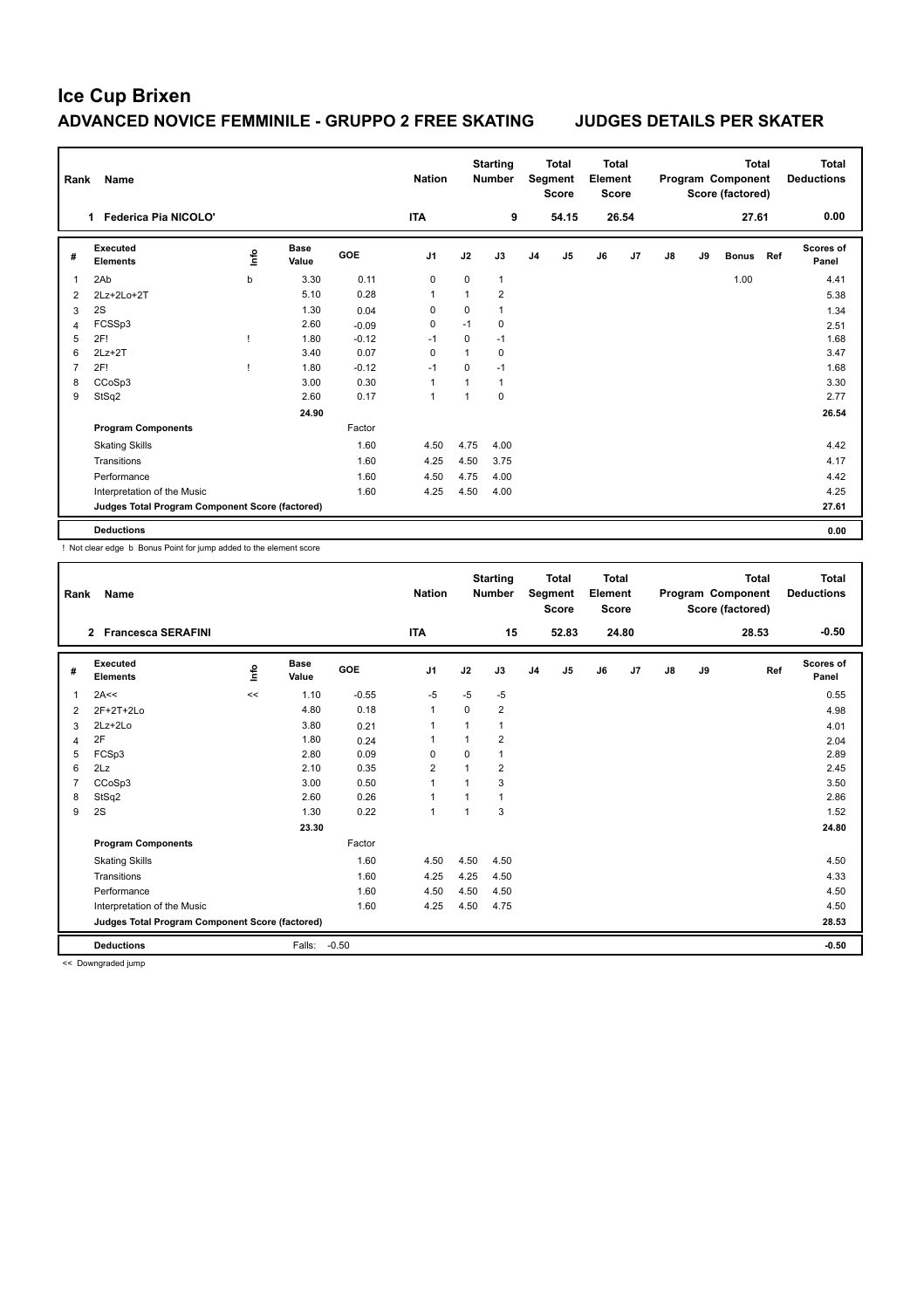| Rank           | <b>Name</b>                                     |         |                      |            | <b>Nation</b>  |             | <b>Starting</b><br><b>Number</b> |                | <b>Total</b><br>Segment<br><b>Score</b> | <b>Total</b><br>Element<br><b>Score</b> |       |               |    | <b>Total</b><br>Program Component<br>Score (factored) | <b>Total</b><br><b>Deductions</b> |
|----------------|-------------------------------------------------|---------|----------------------|------------|----------------|-------------|----------------------------------|----------------|-----------------------------------------|-----------------------------------------|-------|---------------|----|-------------------------------------------------------|-----------------------------------|
|                | <b>Matilda BALDRACCHI</b><br>3                  |         |                      |            | <b>ITA</b>     |             | $\mathbf{2}$                     |                | 52.04                                   |                                         | 24.53 |               |    | 28.01                                                 | $-0.50$                           |
| #              | Executed<br><b>Elements</b>                     | ١nf٥    | <b>Base</b><br>Value | <b>GOE</b> | J <sub>1</sub> | J2          | J3                               | J <sub>4</sub> | J <sub>5</sub>                          | J6                                      | J7    | $\mathsf{J}8$ | J9 | Ref                                                   | <b>Scores of</b><br>Panel         |
| $\overline{1}$ | 2A<                                             | $\prec$ | 2.64                 | $-1.32$    | $-5$           | $-5$        | $-5$                             |                |                                         |                                         |       |               |    |                                                       | 1.32                              |
| $\overline{2}$ | 2Lo                                             |         | 1.70                 | 0.11       | $\overline{1}$ | $\mathbf 0$ | 1                                |                |                                         |                                         |       |               |    |                                                       | 1.81                              |
| 3              | 2F+2T+2Lo                                       |         | 4.80                 | 0.24       | $\overline{1}$ | 1           | $\overline{2}$                   |                |                                         |                                         |       |               |    |                                                       | 5.04                              |
| 4              | $2Lz+1T$                                        |         | 2.50                 | 0.07       | 0              | 0           | $\mathbf{1}$                     |                |                                         |                                         |       |               |    |                                                       | 2.57                              |
| 5              | FCSp3                                           |         | 2.80                 | 0.28       | 1              | $\Omega$    | $\overline{\mathbf{c}}$          |                |                                         |                                         |       |               |    |                                                       | 3.08                              |
| 6              | 2Lz                                             |         | 2.10                 | 0.28       | $\overline{1}$ | 1           | $\overline{2}$                   |                |                                         |                                         |       |               |    |                                                       | 2.38                              |
| $\overline{7}$ | 2F                                              |         | 1.80                 | 0.18       | $\overline{1}$ |             | $\mathbf{1}$                     |                |                                         |                                         |       |               |    |                                                       | 1.98                              |
| 8              | StSq2                                           |         | 2.60                 | 0.35       | 1              | 1           | $\overline{2}$                   |                |                                         |                                         |       |               |    |                                                       | 2.95                              |
| 9              | CCoSp3                                          |         | 3.00                 | 0.40       | -1             | -1          | $\overline{2}$                   |                |                                         |                                         |       |               |    |                                                       | 3.40                              |
|                |                                                 |         | 23.94                |            |                |             |                                  |                |                                         |                                         |       |               |    |                                                       | 24.53                             |
|                | <b>Program Components</b>                       |         |                      | Factor     |                |             |                                  |                |                                         |                                         |       |               |    |                                                       |                                   |
|                | <b>Skating Skills</b>                           |         |                      | 1.60       | 4.25           | 4.50        | 4.50                             |                |                                         |                                         |       |               |    |                                                       | 4.42                              |
|                | Transitions                                     |         |                      | 1.60       | 4.00           | 4.25        | 4.50                             |                |                                         |                                         |       |               |    |                                                       | 4.25                              |
|                | Performance                                     |         |                      | 1.60       | 4.00           | 4.50        | 4.75                             |                |                                         |                                         |       |               |    |                                                       | 4.42                              |
|                | Interpretation of the Music                     |         |                      | 1.60       | 4.25           | 4.25        | 4.75                             |                |                                         |                                         |       |               |    |                                                       | 4.42                              |
|                | Judges Total Program Component Score (factored) |         |                      |            |                |             |                                  |                |                                         |                                         |       |               |    |                                                       | 28.01                             |
|                | <b>Deductions</b>                               |         | Falls:               | $-0.50$    |                |             |                                  |                |                                         |                                         |       |               |    |                                                       | $-0.50$                           |

< Under-rotated jump

| Rank | Name                                            |      |                      |         | <b>Nation</b>  |          | <b>Starting</b><br><b>Number</b> |                | <b>Total</b><br>Segment<br><b>Score</b> | <b>Total</b><br>Element<br><b>Score</b> |       |               |    | <b>Total</b><br>Program Component<br>Score (factored) |     | Total<br><b>Deductions</b> |
|------|-------------------------------------------------|------|----------------------|---------|----------------|----------|----------------------------------|----------------|-----------------------------------------|-----------------------------------------|-------|---------------|----|-------------------------------------------------------|-----|----------------------------|
|      | <b>Maria DELVAI</b><br>4                        |      |                      |         | <b>ITA</b>     |          | 10                               |                | 49.93                                   |                                         | 25.13 |               |    | 24.80                                                 |     | 0.00                       |
| #    | Executed<br><b>Elements</b>                     | lnfo | <b>Base</b><br>Value | GOE     | J <sub>1</sub> | J2       | J3                               | J <sub>4</sub> | J5                                      | J6                                      | J7    | $\mathsf{J}8$ | J9 | <b>Bonus</b>                                          | Ref | Scores of<br>Panel         |
| 1    | 2Lz+1Eu+2S                                      |      | 3.90                 | $-0.21$ | $-1$           | $-1$     | $-1$                             |                |                                         |                                         |       |               |    |                                                       |     | 3.69                       |
| 2    | $2Ab+2T$                                        | b    | 4.60                 | 0.00    | 0              | $-1$     | 1                                |                |                                         |                                         |       |               |    | 1.00                                                  |     | 5.60                       |
| 3    | 2Lz                                             |      | 2.10                 | $-0.21$ | $-1$           | $-1$     | $-1$                             |                |                                         |                                         |       |               |    |                                                       |     | 1.89                       |
| 4    | CCoSp3                                          |      | 3.00                 | $-0.10$ | 0              | $-1$     | 0                                |                |                                         |                                         |       |               |    |                                                       |     | 2.90                       |
| 5    | 2A                                              |      | 3.30                 | $-0.99$ | $-4$           | $-3$     | $-2$                             |                |                                         |                                         |       |               |    |                                                       |     | 2.31                       |
| 6    | 2F                                              |      | 1.80                 | $-0.12$ | $-1$           | $-1$     | 0                                |                |                                         |                                         |       |               |    |                                                       |     | 1.68                       |
|      | FSSp3                                           |      | 2.60                 | 0.09    | $\Omega$       | $\Omega$ | 1                                |                |                                         |                                         |       |               |    |                                                       |     | 2.69                       |
| 8    | StSq2                                           |      | 2.60                 | 0.09    | $\mathbf 0$    | $-1$     | $\overline{2}$                   |                |                                         |                                         |       |               |    |                                                       |     | 2.69                       |
| 9    | 2F                                              |      | 1.80                 | $-0.12$ | $-1$           | $-1$     | 0                                |                |                                         |                                         |       |               |    |                                                       |     | 1.68                       |
|      |                                                 |      | 25.70                |         |                |          |                                  |                |                                         |                                         |       |               |    |                                                       |     | 25.13                      |
|      | <b>Program Components</b>                       |      |                      | Factor  |                |          |                                  |                |                                         |                                         |       |               |    |                                                       |     |                            |
|      | <b>Skating Skills</b>                           |      |                      | 1.60    | 4.00           | 4.00     | 3.75                             |                |                                         |                                         |       |               |    |                                                       |     | 3.92                       |
|      | Transitions                                     |      |                      | 1.60    | 3.75           | 3.75     | 4.00                             |                |                                         |                                         |       |               |    |                                                       |     | 3.83                       |
|      | Performance                                     |      |                      | 1.60    | 3.75           | 4.00     | 4.00                             |                |                                         |                                         |       |               |    |                                                       |     | 3.92                       |
|      | Interpretation of the Music                     |      |                      | 1.60    | 3.50           | 3.75     | 4.25                             |                |                                         |                                         |       |               |    |                                                       |     | 3.83                       |
|      | Judges Total Program Component Score (factored) |      |                      |         |                |          |                                  |                |                                         |                                         |       |               |    |                                                       |     | 24.80                      |
|      | <b>Deductions</b>                               |      |                      |         |                |          |                                  |                |                                         |                                         |       |               |    |                                                       |     | 0.00                       |

b Bonus Point for jump added to the element score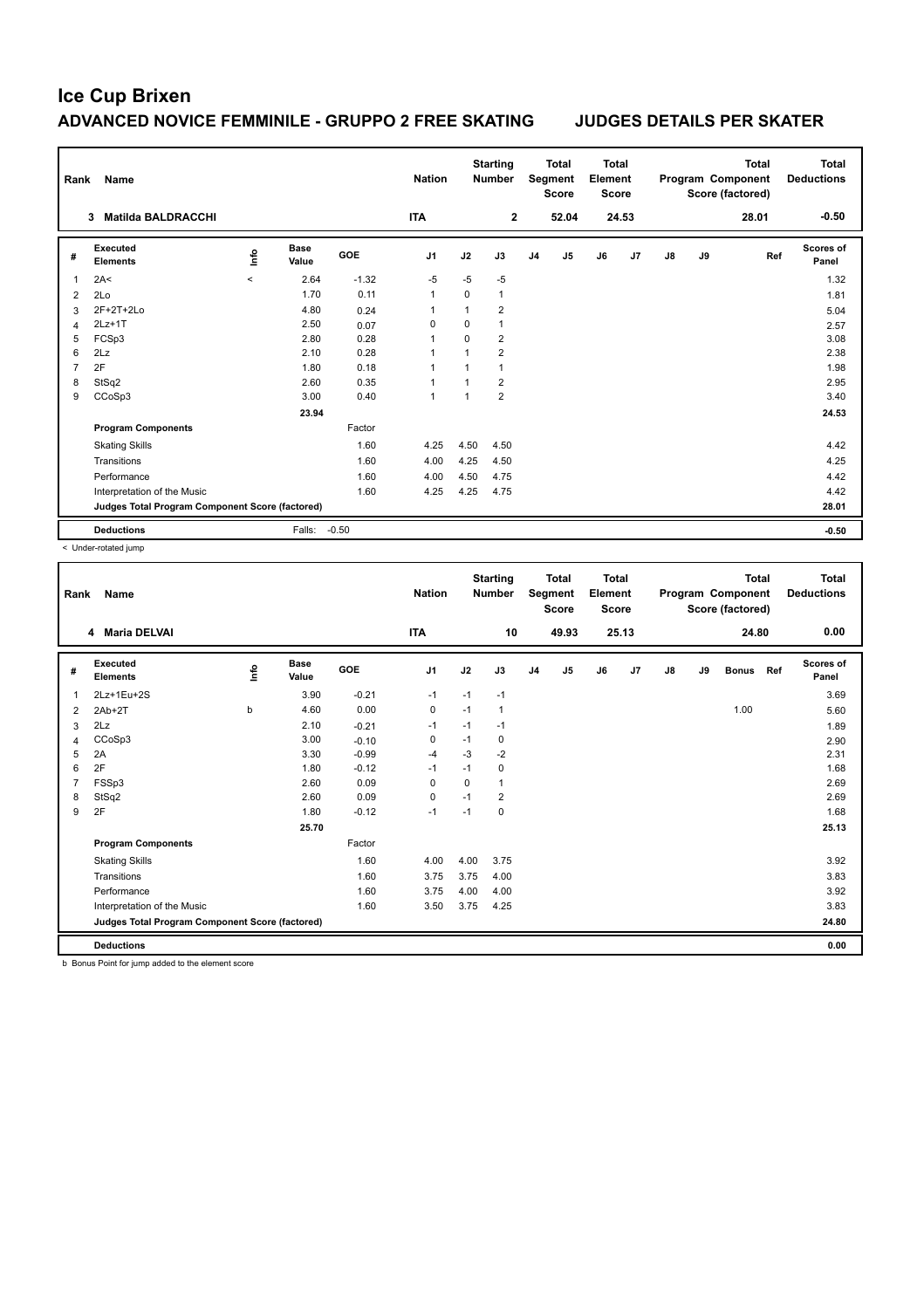| Rank           | <b>Name</b>                                     |    |                      |            | <b>Nation</b>  |              | <b>Starting</b><br><b>Number</b> |                | <b>Total</b><br>Segment<br><b>Score</b> | <b>Total</b><br>Element<br><b>Score</b> |       |    |    | <b>Total</b><br>Program Component<br>Score (factored) | <b>Total</b><br><b>Deductions</b> |
|----------------|-------------------------------------------------|----|----------------------|------------|----------------|--------------|----------------------------------|----------------|-----------------------------------------|-----------------------------------------|-------|----|----|-------------------------------------------------------|-----------------------------------|
|                | 5 Alice BULANTI                                 |    |                      |            | <b>ITA</b>     |              | 8                                |                | 49.35                                   |                                         | 22.91 |    |    | 26.94                                                 | $-0.50$                           |
| #              | <b>Executed</b><br><b>Elements</b>              | ۴ů | <b>Base</b><br>Value | <b>GOE</b> | J <sub>1</sub> | J2           | J3                               | J <sub>4</sub> | J <sub>5</sub>                          | J6                                      | J7    | J8 | J9 | Ref                                                   | Scores of<br>Panel                |
| 1              | 3S                                              |    | 4.30                 | $-2.15$    | $-5$           | $-5$         | $-5$                             |                |                                         |                                         |       |    |    |                                                       | 2.15                              |
| 2              | 2Fe+2T+2Lo                                      | e  | 4.44                 | $-0.28$    | $-1$           | $-2$         | $-2$                             |                |                                         |                                         |       |    |    |                                                       | 4.16                              |
| 3              | FSSp3                                           |    | 2.60                 | 0.09       | 0              | $\Omega$     | $\mathbf{1}$                     |                |                                         |                                         |       |    |    |                                                       | 2.69                              |
| 4              | $2Lz+2Lo$                                       |    | 3.80                 | 0.28       | 1              | $\mathbf{1}$ | $\overline{2}$                   |                |                                         |                                         |       |    |    |                                                       | 4.08                              |
| 5              | 2Lz                                             |    | 2.10                 | 0.14       |                | $\Omega$     | $\mathbf{1}$                     |                |                                         |                                         |       |    |    |                                                       | 2.24                              |
| 6              | 2F                                              |    | 1.80                 | $-0.36$    | $-2$           | $-2$         | $-2$                             |                |                                         |                                         |       |    |    |                                                       | 1.44                              |
| $\overline{7}$ | CCoSp3                                          |    | 3.00                 | 0.00       | $\Omega$       | 0            | $\mathbf 0$                      |                |                                         |                                         |       |    |    |                                                       | 3.00                              |
| 8              | 1A                                              |    | 1.10                 | 0.07       | 1              | $\mathbf{1}$ | $\mathbf 0$                      |                |                                         |                                         |       |    |    |                                                       | 1.17                              |
| 9              | StSq1                                           |    | 1.80                 | 0.18       | 1              | $\mathbf{1}$ | $\mathbf{1}$                     |                |                                         |                                         |       |    |    |                                                       | 1.98                              |
|                |                                                 |    | 24.94                |            |                |              |                                  |                |                                         |                                         |       |    |    |                                                       | 22.91                             |
|                | <b>Program Components</b>                       |    |                      | Factor     |                |              |                                  |                |                                         |                                         |       |    |    |                                                       |                                   |
|                | <b>Skating Skills</b>                           |    |                      | 1.60       | 4.50           | 4.50         | 4.25                             |                |                                         |                                         |       |    |    |                                                       | 4.42                              |
|                | Transitions                                     |    |                      | 1.60       | 4.00           | 4.25         | 3.75                             |                |                                         |                                         |       |    |    |                                                       | 4.00                              |
|                | Performance                                     |    |                      | 1.60       | 4.25           | 4.25         | 4.00                             |                |                                         |                                         |       |    |    |                                                       | 4.17                              |
|                | Interpretation of the Music                     |    |                      | 1.60       | 4.25           | 4.50         | 4.00                             |                |                                         |                                         |       |    |    |                                                       | 4.25                              |
|                | Judges Total Program Component Score (factored) |    |                      |            |                |              |                                  |                |                                         |                                         |       |    |    |                                                       | 26.94                             |
|                | <b>Deductions</b>                               |    | Falls:               | $-0.50$    |                |              |                                  |                |                                         |                                         |       |    |    |                                                       | $-0.50$                           |

e Wrong edge

| <b>Neele PUTTI</b><br><b>ITA</b><br>13<br>47.45<br>20.92<br>26.53<br>6<br>Executed<br><b>Base</b><br>lnfo<br><b>GOE</b><br>J <sub>1</sub><br>J2<br>J <sub>5</sub><br>J7<br>J9<br>Ref<br>J3<br>J <sub>4</sub><br>J6<br>$\mathsf{J}8$<br>#<br><b>Elements</b><br>Value<br>1.10<br>0.04<br>$\mathbf 0$<br>1A<br>0<br>$\mathbf{1}$<br>1<br>2.60<br>0.07<br>0<br>0<br>1<br>$2Lz+1Lo$<br>2<br>2.30<br>FCSSp2<br>0<br>0<br>2<br>0.15<br>3<br>$\overline{\mathbf{c}}$<br>2Lz<br>2.10<br>$\overline{1}$<br>0.28<br>4<br>2F+2T<+2T<<<br>3.24<br>$-0.66$<br>$-3$<br>$-4$<br>5<br>-4<br><< | <b>Total</b><br><b>Deductions</b> |
|--------------------------------------------------------------------------------------------------------------------------------------------------------------------------------------------------------------------------------------------------------------------------------------------------------------------------------------------------------------------------------------------------------------------------------------------------------------------------------------------------------------------------------------------------------------------------------|-----------------------------------|
|                                                                                                                                                                                                                                                                                                                                                                                                                                                                                                                                                                                | 0.00                              |
|                                                                                                                                                                                                                                                                                                                                                                                                                                                                                                                                                                                | <b>Scores of</b><br>Panel         |
|                                                                                                                                                                                                                                                                                                                                                                                                                                                                                                                                                                                | 1.14                              |
|                                                                                                                                                                                                                                                                                                                                                                                                                                                                                                                                                                                | 2.67                              |
|                                                                                                                                                                                                                                                                                                                                                                                                                                                                                                                                                                                | 2.45                              |
|                                                                                                                                                                                                                                                                                                                                                                                                                                                                                                                                                                                | 2.38                              |
|                                                                                                                                                                                                                                                                                                                                                                                                                                                                                                                                                                                | 2.58                              |
| 0.33<br>$\overline{2}$<br>StSq3<br>3.30<br>$\overline{1}$<br>0<br>6                                                                                                                                                                                                                                                                                                                                                                                                                                                                                                            | 3.63                              |
| 2F!<br>$-0.06$<br>0<br>0<br>1.80<br>$-1$                                                                                                                                                                                                                                                                                                                                                                                                                                                                                                                                       | 1.74                              |
| $-2$<br>1.36<br>$-0.23$<br>$-2$<br>2Lo<<br>$-1$<br>8<br>$\hat{}$                                                                                                                                                                                                                                                                                                                                                                                                                                                                                                               | 1.13                              |
| 0.20<br>$\Omega$<br>$\overline{2}$<br>CCoSp3<br>3.00<br>0<br>9                                                                                                                                                                                                                                                                                                                                                                                                                                                                                                                 | 3.20                              |
| 20.80                                                                                                                                                                                                                                                                                                                                                                                                                                                                                                                                                                          | 20.92                             |
| Factor<br><b>Program Components</b>                                                                                                                                                                                                                                                                                                                                                                                                                                                                                                                                            |                                   |
| 4.25<br>1.60<br>4.00<br><b>Skating Skills</b><br>4.25                                                                                                                                                                                                                                                                                                                                                                                                                                                                                                                          | 4.17                              |
| 1.60<br>3.75<br>4.00<br>Transitions<br>4.50                                                                                                                                                                                                                                                                                                                                                                                                                                                                                                                                    | 4.08                              |
| 1.60<br>4.00<br>4.00<br>4.25<br>Performance                                                                                                                                                                                                                                                                                                                                                                                                                                                                                                                                    | 4.08                              |
| 1.60<br>4.25<br>Interpretation of the Music<br>3.75<br>4.75                                                                                                                                                                                                                                                                                                                                                                                                                                                                                                                    | 4.25                              |
| Judges Total Program Component Score (factored)                                                                                                                                                                                                                                                                                                                                                                                                                                                                                                                                | 26.53                             |
| <b>Deductions</b>                                                                                                                                                                                                                                                                                                                                                                                                                                                                                                                                                              | 0.00                              |

< Under-rotated jump << Downgraded jump ! Not clear edge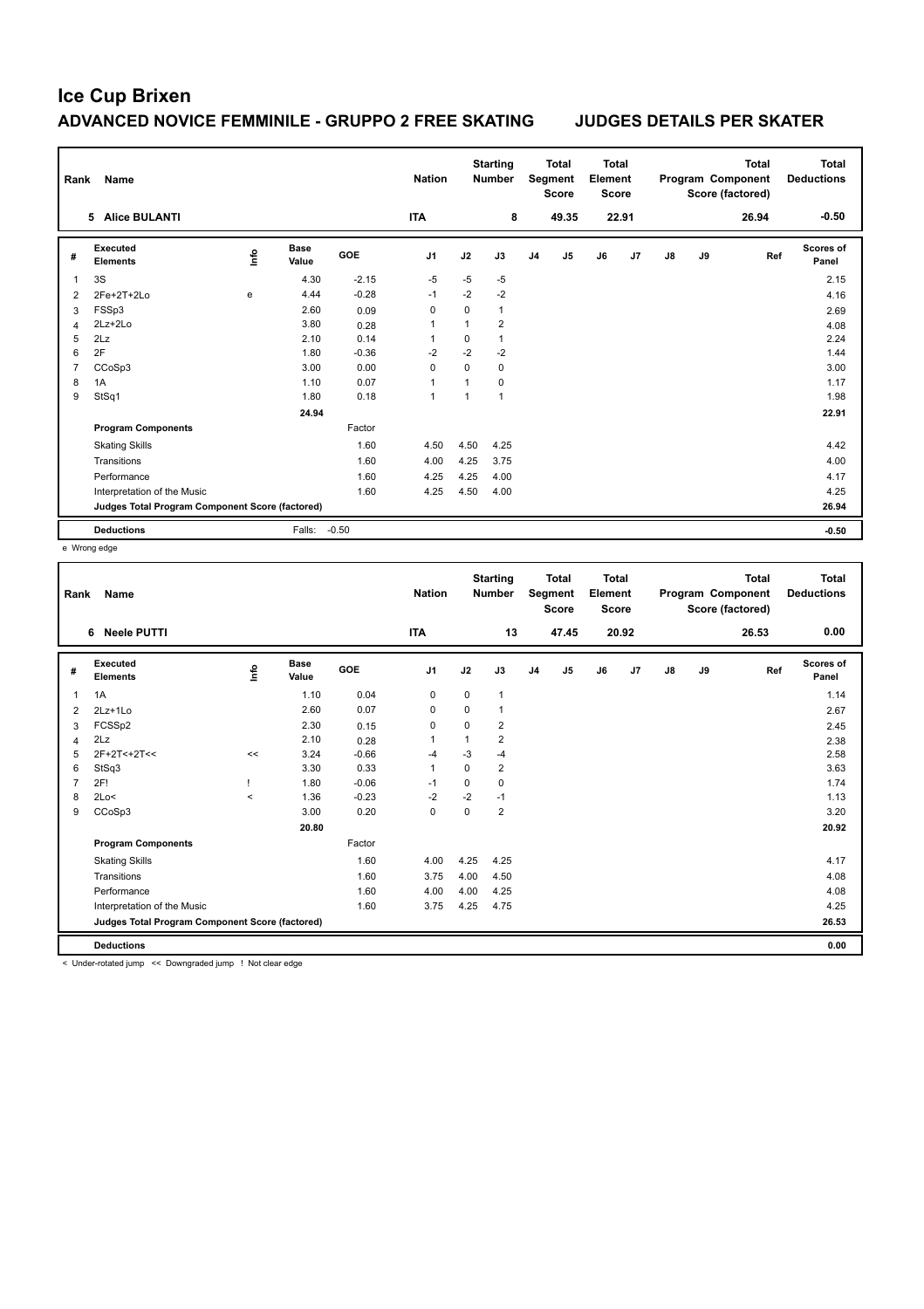| Rank           | Name                                            |    |                      |            | <b>Nation</b>  |              | <b>Starting</b><br><b>Number</b> |                | <b>Total</b><br>Segment<br><b>Score</b> | <b>Total</b><br>Element<br><b>Score</b> |       |               |    | <b>Total</b><br>Program Component<br>Score (factored) | Total<br><b>Deductions</b> |
|----------------|-------------------------------------------------|----|----------------------|------------|----------------|--------------|----------------------------------|----------------|-----------------------------------------|-----------------------------------------|-------|---------------|----|-------------------------------------------------------|----------------------------|
|                | <b>Elizabeth CUTRUPI</b><br>7                   |    |                      |            | <b>ITA</b>     |              | 7                                |                | 45.74                                   |                                         | 19.73 |               |    | 26.01                                                 | 0.00                       |
| #              | Executed<br><b>Elements</b>                     | ۴ů | <b>Base</b><br>Value | <b>GOE</b> | J <sub>1</sub> | J2           | J3                               | J <sub>4</sub> | J <sub>5</sub>                          | J6                                      | J7    | $\mathsf{J}8$ | J9 | Ref                                                   | Scores of<br>Panel         |
| 1              | $1A+2Lo$                                        |    | 2.80                 | $-0.34$    | $-2$           | $-2$         | $-2$                             |                |                                         |                                         |       |               |    |                                                       | 2.46                       |
| 2              | 2Lz+1A+SEQ                                      |    | 2.56                 | 0.07       | $\mathbf 0$    | $\mathbf{1}$ | 0                                |                |                                         |                                         |       |               |    |                                                       | 2.63                       |
| 3              | FSSp2                                           |    | 2.30                 | 0.00       | 0              | $-1$         | 1                                |                |                                         |                                         |       |               |    |                                                       | 2.30                       |
| 4              | 2Lz                                             |    | 2.10                 | 0.00       | 0              | 0            | 0                                |                |                                         |                                         |       |               |    |                                                       | 2.10                       |
| 5              | 2F                                              |    | 1.80                 | 0.00       | 0              | $\Omega$     | $\mathbf 0$                      |                |                                         |                                         |       |               |    |                                                       | 1.80                       |
| 6              | StSq1                                           |    | 1.80                 | 0.24       | 1              | 1            | $\overline{2}$                   |                |                                         |                                         |       |               |    |                                                       | 2.04                       |
| $\overline{7}$ | 2Fq                                             | q  | 1.80                 | $-0.30$    | $-1$           | $-2$         | $-2$                             |                |                                         |                                         |       |               |    |                                                       | 1.50                       |
| 8              | 2Lo                                             |    | 1.70                 | 0.00       | 0              | 0            | 0                                |                |                                         |                                         |       |               |    |                                                       | 1.70                       |
| 9              | CCoSp3                                          |    | 3.00                 | 0.20       | 1              | 0            | 1                                |                |                                         |                                         |       |               |    |                                                       | 3.20                       |
|                |                                                 |    | 19.86                |            |                |              |                                  |                |                                         |                                         |       |               |    |                                                       | 19.73                      |
|                | <b>Program Components</b>                       |    |                      | Factor     |                |              |                                  |                |                                         |                                         |       |               |    |                                                       |                            |
|                | <b>Skating Skills</b>                           |    |                      | 1.60       | 4.00           | 4.00         | 4.00                             |                |                                         |                                         |       |               |    |                                                       | 4.00                       |
|                | Transitions                                     |    |                      | 1.60       | 3.75           | 4.00         | 4.00                             |                |                                         |                                         |       |               |    |                                                       | 3.92                       |
|                | Performance                                     |    |                      | 1.60       | 4.00           | 4.25         | 4.25                             |                |                                         |                                         |       |               |    |                                                       | 4.17                       |
|                | Interpretation of the Music                     |    |                      | 1.60       | 4.00           | 4.00         | 4.50                             |                |                                         |                                         |       |               |    |                                                       | 4.17                       |
|                | Judges Total Program Component Score (factored) |    |                      |            |                |              |                                  |                |                                         |                                         |       |               |    |                                                       | 26.01                      |
|                | <b>Deductions</b>                               |    |                      |            |                |              |                                  |                |                                         |                                         |       |               |    |                                                       | 0.00                       |

q Jump landed on the quarter

| Rank | Name                                            |       |                      |            | <b>Nation</b>  |              | <b>Starting</b><br><b>Number</b> |                | <b>Total</b><br>Segment<br><b>Score</b> | <b>Total</b><br>Element<br><b>Score</b> |       |               |    | <b>Total</b><br>Program Component<br>Score (factored) | Total<br><b>Deductions</b> |
|------|-------------------------------------------------|-------|----------------------|------------|----------------|--------------|----------------------------------|----------------|-----------------------------------------|-----------------------------------------|-------|---------------|----|-------------------------------------------------------|----------------------------|
|      | <b>Daria TROI</b><br>8                          |       |                      |            | <b>ITA</b>     |              | 6                                |                | 43.41                                   |                                         | 19.94 |               |    | 23.47                                                 | 0.00                       |
| #    | Executed<br><b>Elements</b>                     | Linfo | <b>Base</b><br>Value | <b>GOE</b> | J <sub>1</sub> | J2           | J3                               | J <sub>4</sub> | J <sub>5</sub>                          | J6                                      | J7    | $\mathsf{J}8$ | J9 | Ref                                                   | Scores of<br>Panel         |
| 1    | 1A                                              |       | 1.10                 | 0.11       | $\mathbf{1}$   | $\mathbf{1}$ | $\mathbf{1}$                     |                |                                         |                                         |       |               |    |                                                       | 1.21                       |
| 2    | $2Lz + 2T$                                      |       | 3.40                 | $-0.49$    | $-4$           | $-2$         | $-1$                             |                |                                         |                                         |       |               |    |                                                       | 2.91                       |
| 3    | 2Lo+1Eu+1F                                      |       | 2.70                 | $-0.57$    | $-4$           | $-3$         | -3                               |                |                                         |                                         |       |               |    |                                                       | 2.13                       |
| 4    | FCSSp3                                          |       | 2.60                 | $-0.09$    | $-1$           | 0            | 0                                |                |                                         |                                         |       |               |    |                                                       | 2.51                       |
| 5    | 2Lz                                             |       | 2.10                 | 0.00       | $\mathbf 0$    | 0            | $\mathbf 0$                      |                |                                         |                                         |       |               |    |                                                       | 2.10                       |
| 6    | StSq2                                           |       | 2.60                 | 0.26       | $\mathbf{1}$   | $\mathbf 0$  | $\overline{2}$                   |                |                                         |                                         |       |               |    |                                                       | 2.86                       |
| 7    | 2F!                                             |       | 1.80                 | $-0.18$    | $-1$           | $-1$         | $-1$                             |                |                                         |                                         |       |               |    |                                                       | 1.62                       |
| 8    | 2Lo                                             |       | 1.70                 | 0.00       | 0              | 0            | 0                                |                |                                         |                                         |       |               |    |                                                       | 1.70                       |
| 9    | CCoSp3                                          |       | 3.00                 | $-0.10$    | $\mathbf 0$    | $-1$         | $\mathbf 0$                      |                |                                         |                                         |       |               |    |                                                       | 2.90                       |
|      |                                                 |       | 21.00                |            |                |              |                                  |                |                                         |                                         |       |               |    |                                                       | 19.94                      |
|      | <b>Program Components</b>                       |       |                      | Factor     |                |              |                                  |                |                                         |                                         |       |               |    |                                                       |                            |
|      | <b>Skating Skills</b>                           |       |                      | 1.60       | 3.50           | 3.75         | 3.75                             |                |                                         |                                         |       |               |    |                                                       | 3.67                       |
|      | Transitions                                     |       |                      | 1.60       | 3.25           | 3.50         | 3.75                             |                |                                         |                                         |       |               |    |                                                       | 3.50                       |
|      | Performance                                     |       |                      | 1.60       | 3.75           | 3.75         | 3.75                             |                |                                         |                                         |       |               |    |                                                       | 3.75                       |
|      | Interpretation of the Music                     |       |                      | 1.60       | 3.50           | 3.75         | 4.00                             |                |                                         |                                         |       |               |    |                                                       | 3.75                       |
|      | Judges Total Program Component Score (factored) |       |                      |            |                |              |                                  |                |                                         |                                         |       |               |    |                                                       | 23.47                      |
|      | <b>Deductions</b>                               |       |                      |            |                |              |                                  |                |                                         |                                         |       |               |    |                                                       | 0.00                       |

! Not clear edge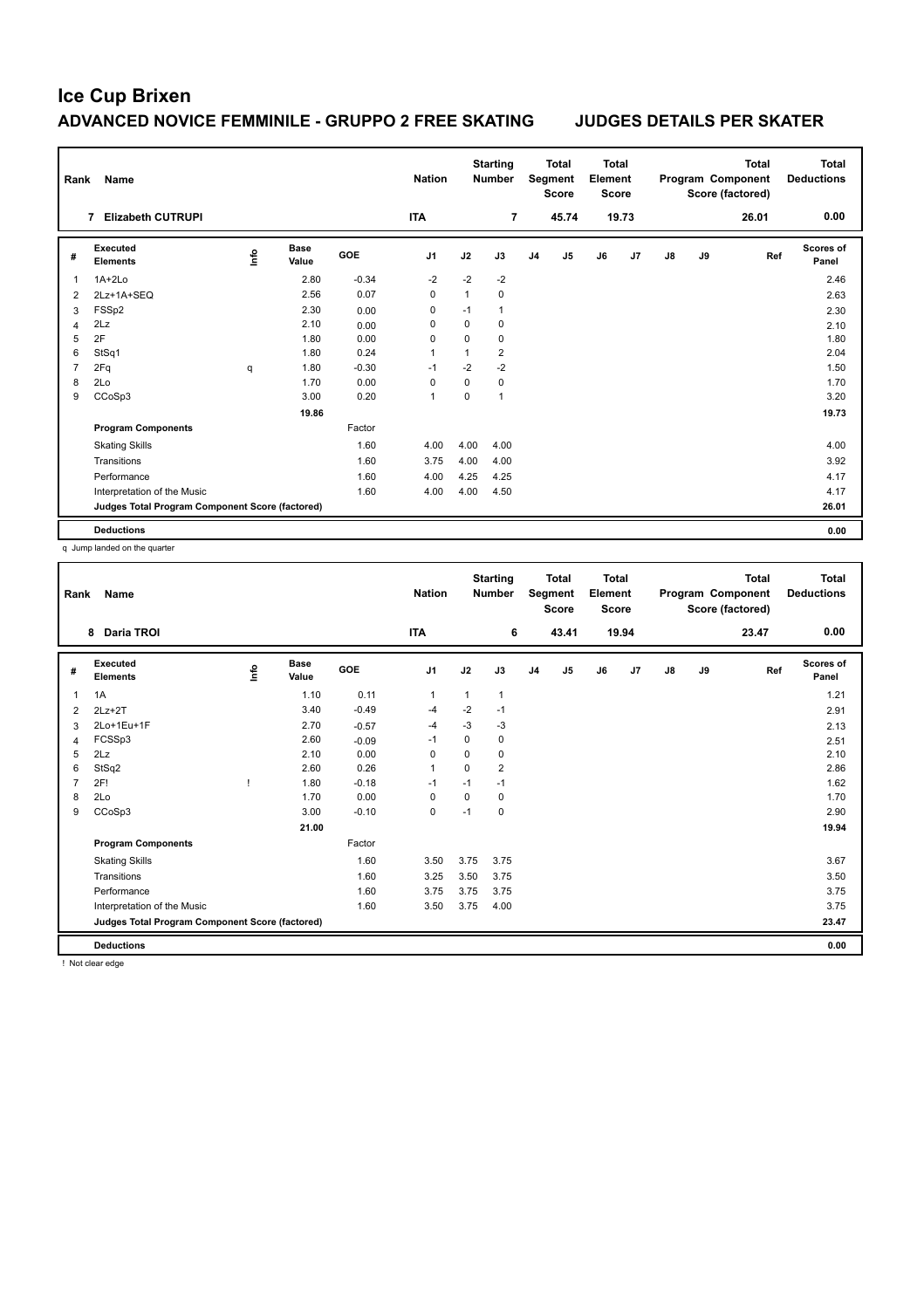| Rank           | <b>Name</b>                                     |         |                      |            | <b>Nation</b>  |          | <b>Starting</b><br><b>Number</b> |                | <b>Total</b><br>Segment<br><b>Score</b> | <b>Total</b><br>Element<br><b>Score</b> |       |    |    | <b>Total</b><br>Program Component<br>Score (factored) | <b>Total</b><br><b>Deductions</b> |
|----------------|-------------------------------------------------|---------|----------------------|------------|----------------|----------|----------------------------------|----------------|-----------------------------------------|-----------------------------------------|-------|----|----|-------------------------------------------------------|-----------------------------------|
|                | <b>Francesca MIOTTO</b><br>9                    |         |                      |            | <b>ITA</b>     |          | 1                                |                | 42.92                                   |                                         | 21.12 |    |    | 22.80                                                 | $-1.00$                           |
| #              | Executed<br><b>Elements</b>                     | lnfo    | <b>Base</b><br>Value | <b>GOE</b> | J <sub>1</sub> | J2       | J3                               | J <sub>4</sub> | J <sub>5</sub>                          | J6                                      | J7    | J8 | J9 | Ref                                                   | Scores of<br>Panel                |
| $\overline{1}$ | 2Aq                                             | q       | 3.30                 | $-1.65$    | $-5$           | $-5$     | $-5$                             |                |                                         |                                         |       |    |    |                                                       | 1.65                              |
| $\overline{2}$ | 2F!+2T                                          |         | 3.10                 | $-0.18$    | $-1$           | $-1$     | $-1$                             |                |                                         |                                         |       |    |    |                                                       | 2.92                              |
| 3              | 2F!+2Lo<                                        | $\prec$ | 3.16                 | $-0.90$    | $-5$           | $-5$     | $-5$                             |                |                                         |                                         |       |    |    |                                                       | 2.26                              |
| $\overline{4}$ | 2Lz                                             |         | 2.10                 | $-0.14$    | 0              | $-1$     | $-1$                             |                |                                         |                                         |       |    |    |                                                       | 1.96                              |
| 5              | FCSSp3                                          |         | 2.60                 | 0.00       | $\Omega$       | $\Omega$ | 0                                |                |                                         |                                         |       |    |    |                                                       | 2.60                              |
| 6              | 2Lz                                             |         | 2.10                 | 0.00       | $\Omega$       | $\Omega$ | $\mathbf 0$                      |                |                                         |                                         |       |    |    |                                                       | 2.10                              |
| $\overline{7}$ | StSq2                                           |         | 2.60                 | 0.17       | $\Omega$       | $\Omega$ | $\overline{2}$                   |                |                                         |                                         |       |    |    |                                                       | 2.77                              |
| 8              | 2Lo                                             |         | 1.70                 | 0.06       | 0              | 0        | $\mathbf{1}$                     |                |                                         |                                         |       |    |    |                                                       | 1.76                              |
| 9              | CCoSp3                                          |         | 3.00                 | 0.10       | 0              | 0        | $\mathbf{1}$                     |                |                                         |                                         |       |    |    |                                                       | 3.10                              |
|                |                                                 |         | 23.66                |            |                |          |                                  |                |                                         |                                         |       |    |    |                                                       | 21.12                             |
|                | <b>Program Components</b>                       |         |                      | Factor     |                |          |                                  |                |                                         |                                         |       |    |    |                                                       |                                   |
|                | <b>Skating Skills</b>                           |         |                      | 1.60       | 3.50           | 3.50     | 3.75                             |                |                                         |                                         |       |    |    |                                                       | 3.58                              |
|                | Transitions                                     |         |                      | 1.60       | 3.25           | 3.25     | 4.00                             |                |                                         |                                         |       |    |    |                                                       | 3.50                              |
|                | Performance                                     |         |                      | 1.60       | 3.00           | 3.25     | 4.25                             |                |                                         |                                         |       |    |    |                                                       | 3.50                              |
|                | Interpretation of the Music                     |         |                      | 1.60       | 3.25           | 3.50     | 4.25                             |                |                                         |                                         |       |    |    |                                                       | 3.67                              |
|                | Judges Total Program Component Score (factored) |         |                      |            |                |          |                                  |                |                                         |                                         |       |    |    |                                                       | 22.80                             |
|                | <b>Deductions</b>                               |         | Falls: -1.00         |            |                |          |                                  |                |                                         |                                         |       |    |    |                                                       | $-1.00$                           |

< Under-rotated jump ! Not clear edge q Jump landed on the quarter

| Rank           | Name                                            |       |                      |            | <b>Nation</b>  |             | <b>Starting</b><br><b>Number</b> |                | <b>Total</b><br>Segment<br><b>Score</b> | Total<br>Element<br><b>Score</b> |                |               |    | <b>Total</b><br>Program Component<br>Score (factored) | Total<br><b>Deductions</b> |
|----------------|-------------------------------------------------|-------|----------------------|------------|----------------|-------------|----------------------------------|----------------|-----------------------------------------|----------------------------------|----------------|---------------|----|-------------------------------------------------------|----------------------------|
| 10             | <b>Maria CESANA</b>                             |       |                      |            | <b>ITA</b>     |             | 11                               |                | 42.53                                   |                                  | 19.42          |               |    | 23.61                                                 | $-0.50$                    |
| #              | Executed<br><b>Elements</b>                     | lnfo  | <b>Base</b><br>Value | <b>GOE</b> | J <sub>1</sub> | J2          | J3                               | J <sub>4</sub> | J <sub>5</sub>                          | J6                               | J <sub>7</sub> | $\mathsf{J}8$ | J9 | Ref                                                   | Scores of<br>Panel         |
| $\mathbf{1}$   | 2A<<                                            | $\,<$ | 1.10                 | $-0.55$    | $-5$           | $-5$        | $-5$                             |                |                                         |                                  |                |               |    |                                                       | 0.55                       |
| $\overline{2}$ | 2Lz+2T+2T                                       |       | 4.70                 | 0.00       | 0              | 0           | 0                                |                |                                         |                                  |                |               |    |                                                       | 4.70                       |
| 3              | 2F<                                             | $\,<$ | 1.44                 | $-0.38$    | $-2$           | $-3$        | $-3$                             |                |                                         |                                  |                |               |    |                                                       | 1.06                       |
| 4              | $2Lz! + 1Lo$                                    |       | 2.60                 | $-0.21$    | $-1$           | $-1$        | $-1$                             |                |                                         |                                  |                |               |    |                                                       | 2.39                       |
| 5              | 2F                                              |       | 1.80                 | 0.00       | 0              | $\mathbf 0$ | $\mathbf 0$                      |                |                                         |                                  |                |               |    |                                                       | 1.80                       |
| 6              | FCSSp1V                                         |       | 1.43                 | 0.00       | 0              | 0           | 0                                |                |                                         |                                  |                |               |    |                                                       | 1.43                       |
| $\overline{7}$ | StSq2                                           |       | 2.60                 | 0.09       | $\Omega$       | $\Omega$    | $\mathbf{1}$                     |                |                                         |                                  |                |               |    |                                                       | 2.69                       |
| 8              | 2Lo                                             |       | 1.70                 | 0.00       | $\Omega$       | $\Omega$    | $\Omega$                         |                |                                         |                                  |                |               |    |                                                       | 1.70                       |
| 9              | CCoSp3                                          |       | 3.00                 | 0.10       | $\mathbf 0$    | $\mathbf 0$ | 1                                |                |                                         |                                  |                |               |    |                                                       | 3.10                       |
|                |                                                 |       | 20.37                |            |                |             |                                  |                |                                         |                                  |                |               |    |                                                       | 19.42                      |
|                | <b>Program Components</b>                       |       |                      | Factor     |                |             |                                  |                |                                         |                                  |                |               |    |                                                       |                            |
|                | <b>Skating Skills</b>                           |       |                      | 1.60       | 3.75           | 3.75        | 3.75                             |                |                                         |                                  |                |               |    |                                                       | 3.75                       |
|                | Transitions                                     |       |                      | 1.60       | 3.75           | 3.50        | 3.75                             |                |                                         |                                  |                |               |    |                                                       | 3.67                       |
|                | Performance                                     |       |                      | 1.60       | 3.50           | 3.75        | 3.75                             |                |                                         |                                  |                |               |    |                                                       | 3.67                       |
|                | Interpretation of the Music                     |       |                      | 1.60       | 3.50           | 3.50        | 4.00                             |                |                                         |                                  |                |               |    |                                                       | 3.67                       |
|                | Judges Total Program Component Score (factored) |       |                      |            |                |             |                                  |                |                                         |                                  |                |               |    |                                                       | 23.61                      |
|                | <b>Deductions</b>                               |       | Falls:               | $-0.50$    |                |             |                                  |                |                                         |                                  |                |               |    |                                                       | $-0.50$                    |

< Under-rotated jump << Downgraded jump ! Not clear edge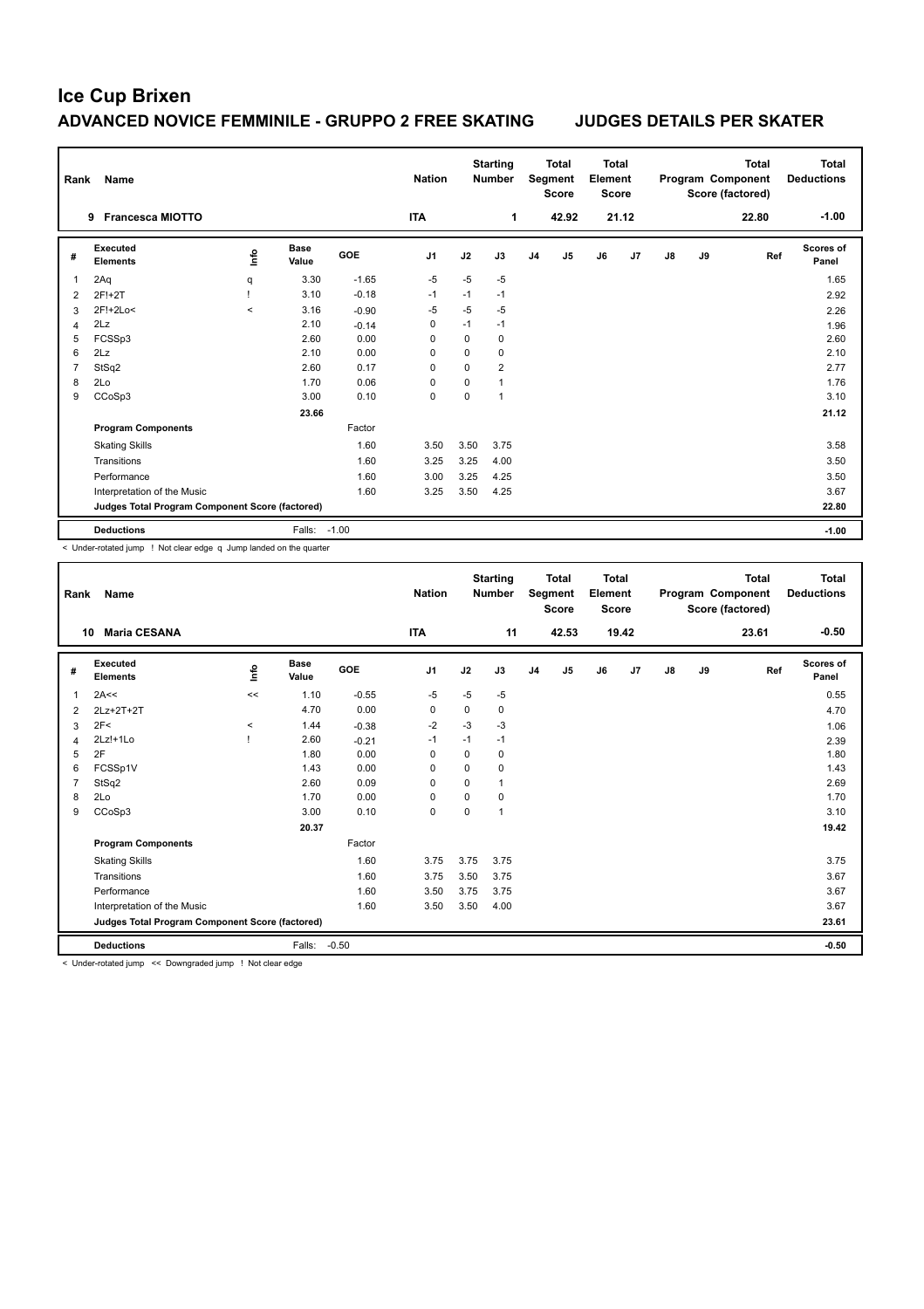| Rank                    | Name                                            |             |                      |         | <b>Nation</b> |             | <b>Starting</b><br><b>Number</b> |    | <b>Total</b><br>Segment<br>Score | <b>Total</b><br>Element<br>Score |       |    |    | <b>Total</b><br>Program Component<br>Score (factored) |     | <b>Total</b><br><b>Deductions</b> |
|-------------------------|-------------------------------------------------|-------------|----------------------|---------|---------------|-------------|----------------------------------|----|----------------------------------|----------------------------------|-------|----|----|-------------------------------------------------------|-----|-----------------------------------|
|                         | <b>Mara DE MARTIN POLO</b><br>11                |             |                      |         | <b>ITA</b>    |             | 5                                |    | 41.84                            |                                  | 19.18 |    |    | 22.66                                                 |     | 0.00                              |
| #                       | <b>Executed</b><br><b>Elements</b>              | <u>lnfo</u> | <b>Base</b><br>Value | GOE     | J1            | J2          | J3                               | J4 | J5                               | J6                               | J7    | J8 | J9 |                                                       | Ref | <b>Scores of</b><br>Panel         |
| 1                       | $2F+1Lo$                                        |             | 2.30                 | $-0.24$ | $-2$          | $-1$        | $-1$                             |    |                                  |                                  |       |    |    |                                                       |     | 2.06                              |
| $\mathbf 2$             | 2F+2Lo+1T                                       |             | 3.90                 | $-0.24$ | $-1$          | $-2$        | $-1$                             |    |                                  |                                  |       |    |    |                                                       |     | 3.66                              |
| 3                       | 2S                                              |             | 1.30                 | 0.00    | 0             | $\mathbf 0$ | $\mathbf 0$                      |    |                                  |                                  |       |    |    |                                                       |     | 1.30                              |
| $\overline{4}$          | FCSSp2V                                         |             | 1.73                 | 0.00    | $\pmb{0}$     | $\mathsf 0$ | $\mathbf 0$                      |    |                                  |                                  |       |    |    |                                                       |     | 1.73                              |
| 5                       | 1A                                              |             | 1.10                 | 0.04    | 0             | $\mathbf 0$ | $\mathbf{1}$                     |    |                                  |                                  |       |    |    |                                                       |     | 1.14                              |
| 6                       | 2Lz                                             |             | 2.10                 | $-0.70$ | $-4$          | $-4$        | $-2$                             |    |                                  |                                  |       |    |    |                                                       |     | 1.40                              |
| $\overline{7}$          | StSq2                                           |             | 2.60                 | 0.09    | $\mathsf 0$   | $\mathbf 0$ | $\mathbf{1}$                     |    |                                  |                                  |       |    |    |                                                       |     | 2.69                              |
| 8                       | 2Lz                                             |             | 2.10                 | 0.00    | 0             | $-1$        | $\mathbf{1}$                     |    |                                  |                                  |       |    |    |                                                       |     | 2.10                              |
| 9                       | CCoSp3                                          |             | 3.00                 | 0.10    | $\mathbf 0$   | $\mathsf 0$ | $\mathbf{1}$                     |    |                                  |                                  |       |    |    |                                                       |     | 3.10                              |
|                         |                                                 |             | 20.13                |         |               |             |                                  |    |                                  |                                  |       |    |    |                                                       |     | 19.18                             |
|                         | <b>Program Components</b>                       |             |                      | Factor  |               |             |                                  |    |                                  |                                  |       |    |    |                                                       |     |                                   |
|                         | <b>Skating Skills</b>                           |             |                      | 1.60    | 3.25          | 3.50        | 4.00                             |    |                                  |                                  |       |    |    |                                                       |     | 3.58                              |
|                         | Transitions                                     |             |                      | 1.60    | 3.00          | 3.25        | 4.00                             |    |                                  |                                  |       |    |    |                                                       |     | 3.42                              |
|                         | Performance                                     |             |                      | 1.60    | 3.25          | 3.50        | 4.00                             |    |                                  |                                  |       |    |    |                                                       |     | 3.58                              |
|                         | Interpretation of the Music                     |             |                      | 1.60    | 3.25          | 3.25        | 4.25                             |    |                                  |                                  |       |    |    |                                                       |     | 3.58                              |
|                         | Judges Total Program Component Score (factored) |             |                      |         |               |             |                                  |    |                                  |                                  |       |    |    |                                                       |     | 22.66                             |
|                         | <b>Deductions</b>                               |             |                      |         |               |             |                                  |    |                                  |                                  |       |    |    |                                                       |     | 0.00                              |
|                         |                                                 |             |                      |         |               |             |                                  |    |                                  |                                  |       |    |    |                                                       |     |                                   |
| Rank                    | Name                                            |             |                      |         | <b>Nation</b> |             | <b>Starting</b><br><b>Number</b> |    | <b>Total</b><br>Segment<br>Score | <b>Total</b><br>Element<br>Score |       |    |    | <b>Total</b><br>Program Component<br>Score (factored) |     | <b>Total</b><br><b>Deductions</b> |
|                         | 12 Ilaria MIGLIORANZI                           |             |                      |         | <b>ITA</b>    |             | $\mathbf 3$                      |    | 39.72                            |                                  | 19.52 |    |    | 21.20                                                 |     | $-1.00$                           |
| #                       | <b>Executed</b><br><b>Elements</b>              | Life        | <b>Base</b><br>Value | GOE     | J1            | J2          | J3                               | J4 | J5                               | J6                               | J7    | J8 | J9 |                                                       | Ref | <b>Scores of</b><br>Panel         |
| 1                       | 2Lz!+2Lo                                        | Ţ           | 3.80                 | $-1.05$ | $-5$          | $-5$        | $-5$                             |    |                                  |                                  |       |    |    |                                                       |     | 2.75                              |
| $\overline{\mathbf{c}}$ | 2Lo                                             |             | 1.70                 | $-0.23$ | $-1$          | $-2$        | $-1$                             |    |                                  |                                  |       |    |    |                                                       |     | 1.47                              |
| 3                       | CCoSp3                                          |             | 3.00                 | 0.10    | 0             | $\mathbf 0$ | $\mathbf{1}$                     |    |                                  |                                  |       |    |    |                                                       |     | 3.10                              |
| $\overline{4}$          | 2Lz                                             |             | 2.10                 | 0.00    | $\pmb{0}$     | $\mathsf 0$ | $\pmb{0}$                        |    |                                  |                                  |       |    |    |                                                       |     | 2.10                              |
| 5                       | 1A+2T+2Lo<*                                     |             | 2.40                 | $-0.65$ | $-5$          | $-5$        | $-5$                             |    |                                  |                                  |       |    |    |                                                       |     | 1.75                              |
| 6                       | 2F                                              |             | 1.80                 | $-0.30$ | $-5$          | $\mathbf 0$ | 0                                |    |                                  |                                  |       |    |    |                                                       |     | 1.50                              |
| $\overline{7}$          | 2F                                              |             | 1.80                 | 0.00    | $\pmb{0}$     | $\mathbf 0$ | $\pmb{0}$                        |    |                                  |                                  |       |    |    |                                                       |     | 1.80                              |
| 8                       | FCSp3                                           |             | 2.80                 | $-0.09$ | $-1$          | $\mathsf 0$ | $\mathbf 0$                      |    |                                  |                                  |       |    |    |                                                       |     | 2.71                              |
| 9                       | StSq2                                           |             | 2.60                 | $-0.26$ | $-1$          | $-1$        | $-1$                             |    |                                  |                                  |       |    |    |                                                       |     | 2.34                              |
|                         |                                                 |             | 22.00                |         |               |             |                                  |    |                                  |                                  |       |    |    |                                                       |     | 19.52                             |
|                         | <b>Program Components</b>                       |             |                      | Factor  |               |             |                                  |    |                                  |                                  |       |    |    |                                                       |     |                                   |
|                         | <b>Skating Skills</b>                           |             |                      | 1.60    | 3.25          | 3.25        | 3.50                             |    |                                  |                                  |       |    |    |                                                       |     | 3.33                              |
|                         | Transitions                                     |             |                      | 1.60    | 3.00          | 3.00        | 3.75                             |    |                                  |                                  |       |    |    |                                                       |     | 3.25                              |
|                         | Performance                                     |             |                      | 1.60    | 3.00          | 3.00        | 3.75                             |    |                                  |                                  |       |    |    |                                                       |     | 3.25                              |
|                         | Interpretation of the Music                     |             |                      | 1.60    | 3.25          | 3.25        | 3.75                             |    |                                  |                                  |       |    |    |                                                       |     | 3.42                              |
|                         | Judges Total Program Component Score (factored) |             |                      |         |               |             |                                  |    |                                  |                                  |       |    |    |                                                       |     | 21.20                             |

< Under-rotated jump \* Invalid element ! Not clear edge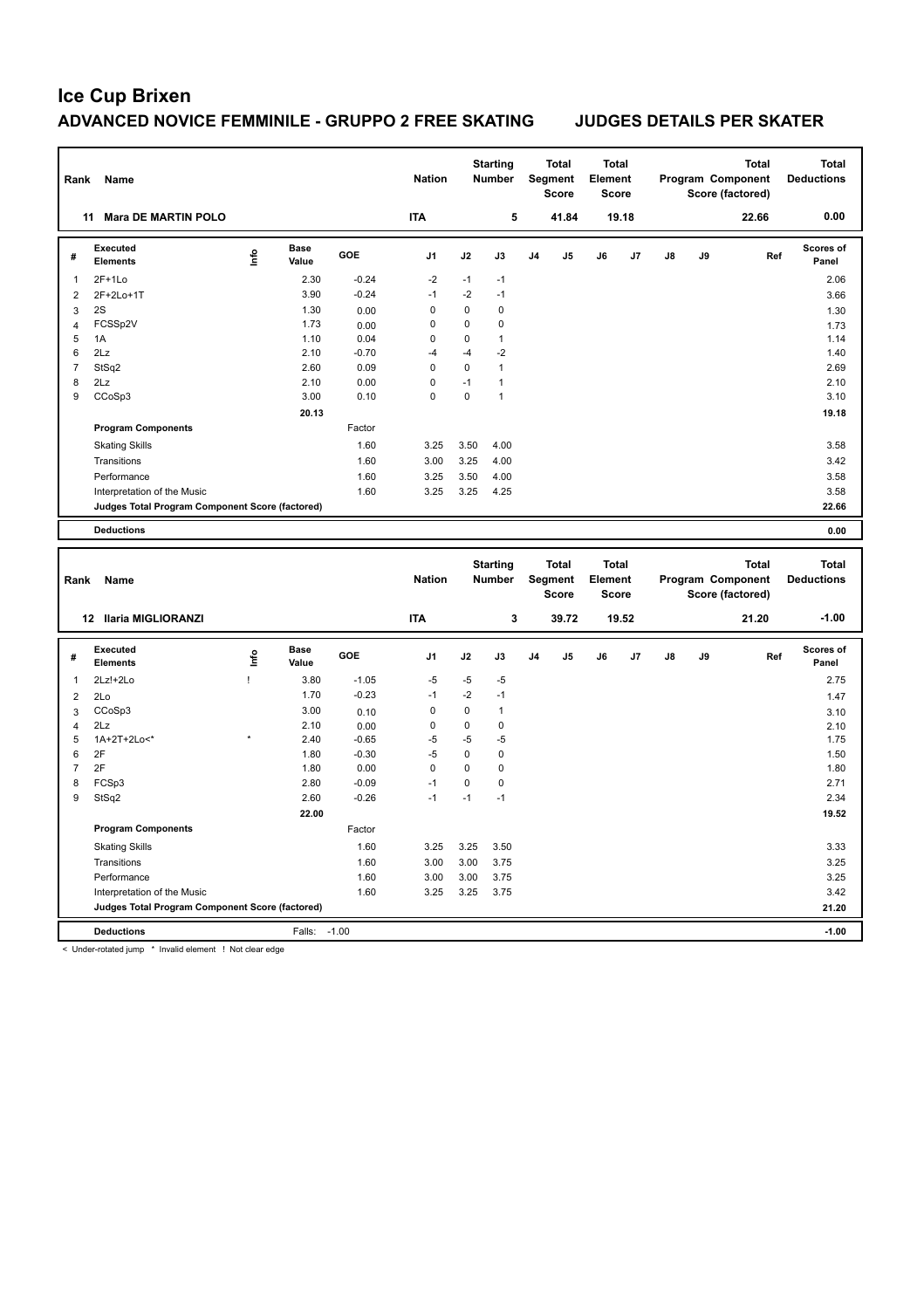| Rank           | <b>Name</b>                                     |         |                      |            | <b>Nation</b>  |      | <b>Starting</b><br><b>Number</b> |                | <b>Total</b><br>Segment<br><b>Score</b> | <b>Total</b><br>Element<br><b>Score</b> |       |               |    | <b>Total</b><br>Program Component<br>Score (factored) | <b>Total</b><br><b>Deductions</b> |
|----------------|-------------------------------------------------|---------|----------------------|------------|----------------|------|----------------------------------|----------------|-----------------------------------------|-----------------------------------------|-------|---------------|----|-------------------------------------------------------|-----------------------------------|
|                | <b>Elettra SCHWARZ</b><br>13                    |         |                      |            | <b>ITA</b>     |      | 4                                |                | 38.48                                   |                                         | 18.01 |               |    | 21.47                                                 | $-1.00$                           |
| #              | Executed<br><b>Elements</b>                     | lnfo    | <b>Base</b><br>Value | <b>GOE</b> | J <sub>1</sub> | J2   | J3                               | J <sub>4</sub> | J <sub>5</sub>                          | J6                                      | J7    | $\mathsf{J}8$ | J9 | Ref                                                   | <b>Scores of</b><br>Panel         |
| 1              | 2Lz+1Eu+2F                                      |         | 4.40                 | $-1.05$    | $-5$           | $-5$ | $-5$                             |                |                                         |                                         |       |               |    |                                                       | 3.35                              |
| 2              | 2Aq                                             | q       | 3.30                 | $-1.65$    | $-5$           | $-5$ | $-5$                             |                |                                         |                                         |       |               |    |                                                       | 1.65                              |
| 3              | 2A<                                             | $\prec$ | 2.64                 | $-1.32$    | $-5$           | $-5$ | $-5$                             |                |                                         |                                         |       |               |    |                                                       | 1.32                              |
| $\overline{4}$ | FCSSp1V                                         |         | 1.43                 | 0.00       | 0              | 0    | $\mathbf 0$                      |                |                                         |                                         |       |               |    |                                                       | 1.43                              |
| 5              | 2Lz                                             |         | 2.10                 | $-0.70$    | $-3$           | $-4$ | $-3$                             |                |                                         |                                         |       |               |    |                                                       | 1.40                              |
| 6              | StSq2                                           |         | 2.60                 | $-0.17$    | 0              | 0    | $-2$                             |                |                                         |                                         |       |               |    |                                                       | 2.43                              |
| $\overline{7}$ | $2Lo+1T$                                        |         | 2.10                 | $-0.23$    | $-1$           | $-1$ | $-2$                             |                |                                         |                                         |       |               |    |                                                       | 1.87                              |
| 8              | 2F                                              |         | 1.80                 | $-0.24$    | $-1$           | $-1$ | $-2$                             |                |                                         |                                         |       |               |    |                                                       | 1.56                              |
| 9              | CCoSp3                                          |         | 3.00                 | 0.00       | 0              | 0    | 0                                |                |                                         |                                         |       |               |    |                                                       | 3.00                              |
|                |                                                 |         | 23.37                |            |                |      |                                  |                |                                         |                                         |       |               |    |                                                       | 18.01                             |
|                | <b>Program Components</b>                       |         |                      | Factor     |                |      |                                  |                |                                         |                                         |       |               |    |                                                       |                                   |
|                | <b>Skating Skills</b>                           |         |                      | 1.60       | 3.50           | 3.50 | 3.75                             |                |                                         |                                         |       |               |    |                                                       | 3.58                              |
|                | Transitions                                     |         |                      | 1.60       | 3.25           | 3.50 | 3.50                             |                |                                         |                                         |       |               |    |                                                       | 3.42                              |
|                | Performance                                     |         |                      | 1.60       | 3.00           | 3.25 | 3.25                             |                |                                         |                                         |       |               |    |                                                       | 3.17                              |
|                | Interpretation of the Music                     |         |                      | 1.60       | 3.25           | 3.25 | 3.25                             |                |                                         |                                         |       |               |    |                                                       | 3.25                              |
|                | Judges Total Program Component Score (factored) |         |                      |            |                |      |                                  |                |                                         |                                         |       |               |    |                                                       | 21.47                             |
|                | <b>Deductions</b>                               |         | Falls:               | $-1.00$    |                |      |                                  |                |                                         |                                         |       |               |    |                                                       | $-1.00$                           |

< Under-rotated jump q Jump landed on the quarter

| Rank | <b>Name</b>                                     |      |                      |            | <b>Nation</b>  |          | <b>Starting</b><br><b>Number</b> |                | <b>Total</b><br>Segment<br><b>Score</b> | Total<br>Element<br><b>Score</b> |       |               |    | <b>Total</b><br>Program Component<br>Score (factored) | Total<br><b>Deductions</b> |
|------|-------------------------------------------------|------|----------------------|------------|----------------|----------|----------------------------------|----------------|-----------------------------------------|----------------------------------|-------|---------------|----|-------------------------------------------------------|----------------------------|
|      | <b>Anna CAGNATI</b><br>14                       |      |                      |            | <b>ITA</b>     |          | 14                               |                | 37.77                                   |                                  | 17.31 |               |    | 21.46                                                 | $-1.00$                    |
| #    | Executed<br><b>Elements</b>                     | Info | <b>Base</b><br>Value | <b>GOE</b> | J <sub>1</sub> | J2       | J3                               | J <sub>4</sub> | J5                                      | J6                               | J7    | $\mathsf{J}8$ | J9 | Ref                                                   | Scores of<br>Panel         |
| 1    | 1A+1Eu+2S                                       |      | 2.90                 | $-0.22$    | $-5$           | 0        | 0                                |                |                                         |                                  |       |               |    |                                                       | 2.68                       |
| 2    | $2Lo+2T$                                        |      | 3.00                 | $-0.85$    | $-5$           | $-5$     | $-5$                             |                |                                         |                                  |       |               |    |                                                       | 2.15                       |
| 3    | CCoSp3                                          |      | 3.00                 | 0.00       | 0              | 0        | 0                                |                |                                         |                                  |       |               |    |                                                       | 3.00                       |
| 4    | 2F                                              |      | 1.80                 | $-0.18$    | $-1$           | $-1$     | $-1$                             |                |                                         |                                  |       |               |    |                                                       | 1.62                       |
| 5    | 2F                                              |      | 1.80                 | $-0.90$    | $-5$           | $-5$     | $-5$                             |                |                                         |                                  |       |               |    |                                                       | 0.90                       |
| 6    | StSq1                                           |      | 1.80                 | $-0.18$    | $-1$           | $-1$     | $-1$                             |                |                                         |                                  |       |               |    |                                                       | 1.62                       |
| 7    | 2S                                              |      | 1.30                 | 0.00       | 0              | 0        | 0                                |                |                                         |                                  |       |               |    |                                                       | 1.30                       |
| 8    | 2Lo                                             |      | 1.70                 | 0.00       | $\Omega$       | $\Omega$ | 0                                |                |                                         |                                  |       |               |    |                                                       | 1.70                       |
| 9    | FSSp3                                           |      | 2.60                 | $-0.26$    | $-1$           | $-1$     | $-1$                             |                |                                         |                                  |       |               |    |                                                       | 2.34                       |
|      |                                                 |      | 19.90                |            |                |          |                                  |                |                                         |                                  |       |               |    |                                                       | 17.31                      |
|      | <b>Program Components</b>                       |      |                      | Factor     |                |          |                                  |                |                                         |                                  |       |               |    |                                                       |                            |
|      | <b>Skating Skills</b>                           |      |                      | 1.60       | 3.75           | 3.50     | 3.50                             |                |                                         |                                  |       |               |    |                                                       | 3.58                       |
|      | Transitions                                     |      |                      | 1.60       | 3.50           | 3.25     | 3.25                             |                |                                         |                                  |       |               |    |                                                       | 3.33                       |
|      | Performance                                     |      |                      | 1.60       | 3.50           | 3.25     | 3.25                             |                |                                         |                                  |       |               |    |                                                       | 3.33                       |
|      | Interpretation of the Music                     |      |                      | 1.60       | 3.25           | 3.25     | 3.00                             |                |                                         |                                  |       |               |    |                                                       | 3.17                       |
|      | Judges Total Program Component Score (factored) |      |                      |            |                |          |                                  |                |                                         |                                  |       |               |    |                                                       | 21.46                      |
|      | <b>Deductions</b>                               |      | Falls:               | $-1.00$    |                |          |                                  |                |                                         |                                  |       |               |    |                                                       | $-1.00$                    |